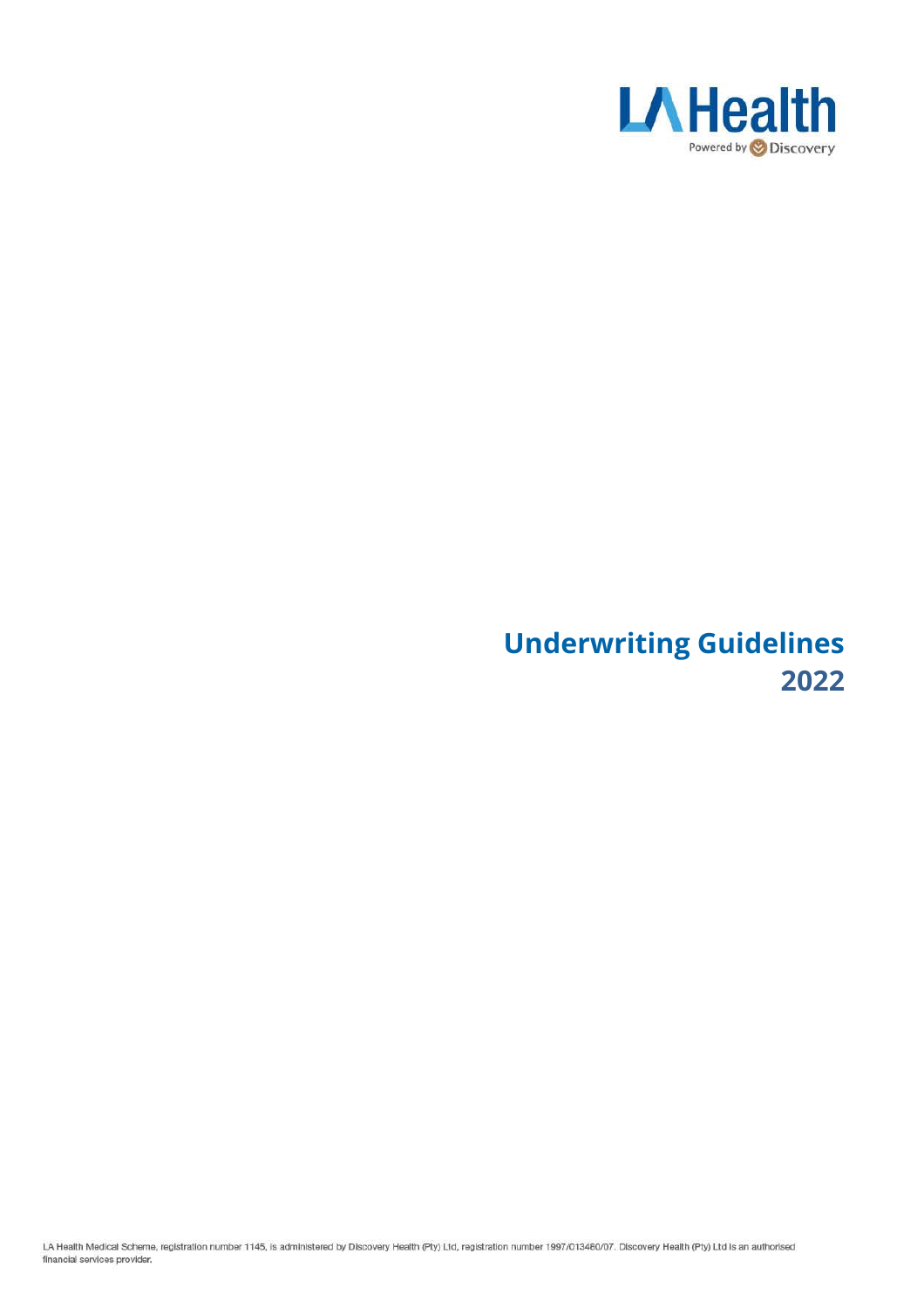

## **Contents**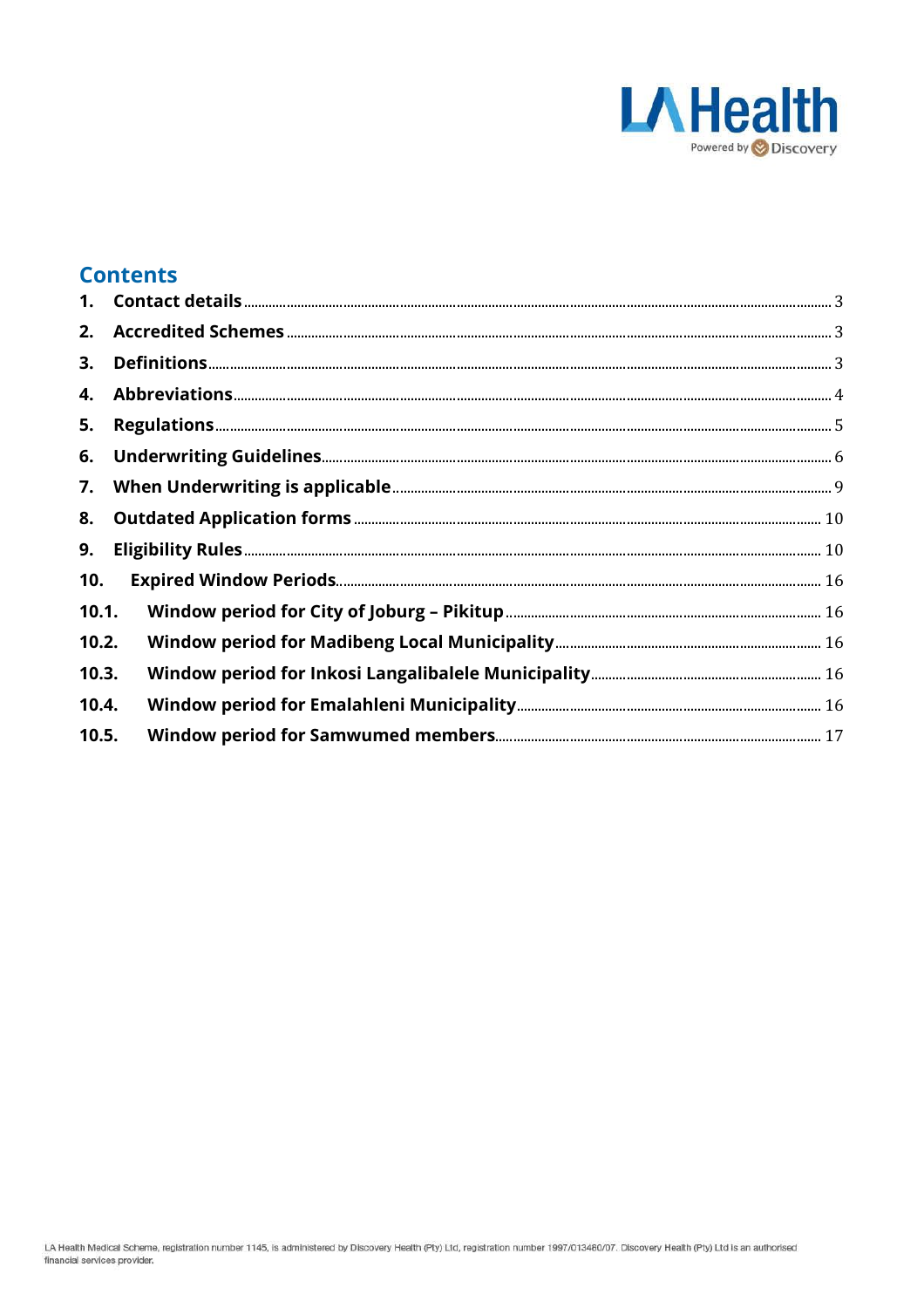

## <span id="page-2-0"></span>**1. Contact details**

| Fund manager                     | Daleen Du Toit          | 021 527 1116 |
|----------------------------------|-------------------------|--------------|
| Fund coordinator                 | Suzette Fredericks      | 021 527 1138 |
| Billing manager (Cape Town)      | Sam Du Toit             | 021 527 1236 |
| Billing manager (Port Elizabeth) | <b>Bragley Whitaker</b> | 041 409 7048 |
| Billing manager (Pretoria)       | Pieter Strydom          | 012 676 4037 |
| Billing manager (KZN)            | Karl Moses              | 031 576 7074 |

## <span id="page-2-1"></span>**2. Accredited Schemes**

Although LA Health is a restricted scheme and only employees of Local Government (Municipalities), Councilors, Union officials (SAMWU and IMATU) and affiliated employers (such as JHB Water employees) may join the Scheme, it competes with four other medical schemes for members. A joint Bargaining Council accredits the Schemes for Local Government, which means that employees will not be subsidised if they join any other scheme. The accredited schemes in Local Government are:

- Bonitas
- Samwumed
- Keyhealth
- Hosmed
- LA Health

### <span id="page-2-2"></span>**3. Definitions**

| Additional dependents | Common law spouse, or child of a common law spouse, any dependents           |  |  |
|-----------------------|------------------------------------------------------------------------------|--|--|
|                       | with another relationship to the main member who is not immediate            |  |  |
|                       | family.                                                                      |  |  |
| Member                | An employee of any Local Government body (as per the Provincial<br>$\bullet$ |  |  |
|                       | Government Act) or a municipal entity (as defined in the Municipal           |  |  |
|                       | Systems Act) including associate employer. This includes Councillors         |  |  |
|                       | and employees of the two recognised Unions in this environment               |  |  |
|                       | (IMATU and SAMWU) and employees of the employer body (SALGA).                |  |  |
|                       | A continuation member who retains their membership of the Scheme             |  |  |
|                       | upon retirement.                                                             |  |  |
|                       | The member's spouse, whose membership continues after the main               |  |  |
|                       | member's death (continuation member).                                        |  |  |
|                       | Orphan children (oldest child becomes the main member).                      |  |  |
| Partner (common-law   | A person the member has a committed and serious relationship with,           |  |  |
| spouse)               | which is considered to be a marriage based on objective criteria of          |  |  |
|                       | mutual dependency, irrespective of the gender of either party. Where the     |  |  |
|                       | main member is married to more than one spouse in terms of a                 |  |  |
|                       | customary marriage, subsequent partners will be regarded by the              |  |  |
|                       | Scheme as adult dependent s.                                                 |  |  |

LA Health Medical Scheme, registration number 1145, is administered by Discovery Health (Pty) Ltd, registration number 1997/013480/07. Discovery Health (Pty) Ltd is an authorised financial services provider.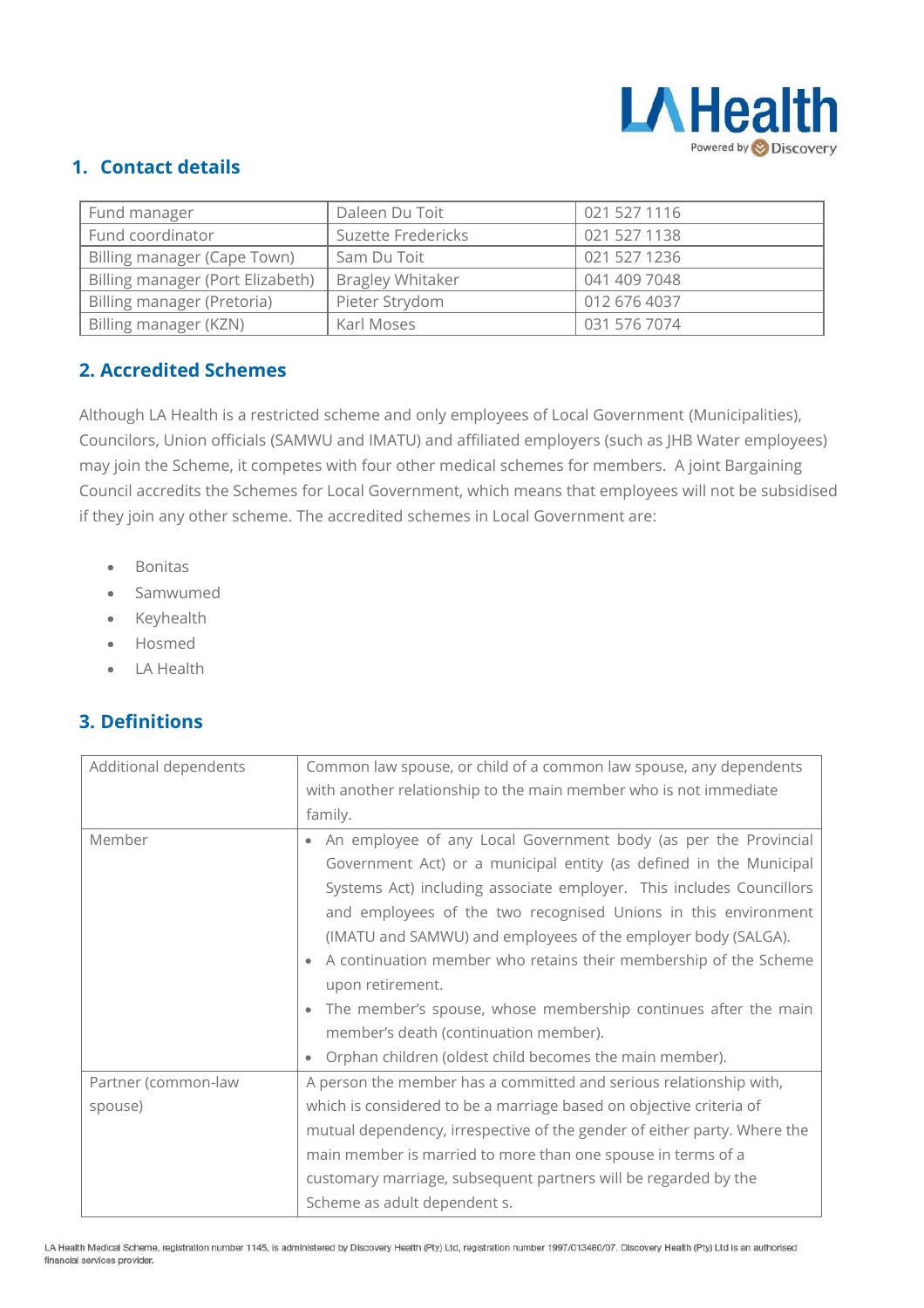

|                               | Powered by MISCOVE                                                                                                                                |
|-------------------------------|---------------------------------------------------------------------------------------------------------------------------------------------------|
| Spouse                        | A member's spouse, ex-spouse or partner who is not a member or a                                                                                  |
|                               | registered dependent of a member of a medical scheme and who                                                                                      |
|                               | permanently resides in South Africa. Where the main member is married                                                                             |
|                               | to more than one spouse in terms of a customary marriage, subsequent                                                                              |
|                               | partners will be regarded by the Scheme as adult dependent s.                                                                                     |
| Child dependent (including    | A member's financially dependent natural child, stepchild or legally                                                                              |
| children of common law        | adopted child, who is not self-supporting, or a child who has been                                                                                |
| spouses)                      | placed in the custody of the member or his/her spouse or partner, who is                                                                          |
|                               | unmarried and under the age of 27, who is not in receipt of a regular                                                                             |
|                               | (monthly) remuneration of more than the lowest income band on the                                                                                 |
|                               | LA KeyPlus Benefit Option.                                                                                                                        |
| Disabled child                | Any child registered as permanently disabled, irrespective of age. Those                                                                          |
|                               | aged 21 years and older, unmarried and not self-supporting, but who is                                                                            |
|                               | dependent upon the member due to mental or physical disability,                                                                                   |
|                               | continue to be registered as child dependent s and pay child                                                                                      |
|                               | contributions.                                                                                                                                    |
| Student                       | Aged 21 years but under the age of 27 years who is registered as a                                                                                |
|                               | student at a University or recognised College for higher education and                                                                            |
|                               | who is not self-supporting. Evidence of such registration is to be                                                                                |
|                               | submitted annually within 30 days of the eligible age (each birthday from                                                                         |
|                               | 21 to 27 years). Failure to submit proof of eligibility will result in adult                                                                      |
|                               | contributions being charged from the first of the month following the                                                                             |
|                               | birthday month.                                                                                                                                   |
| Member's child aged 21        | Not registered as a student at a University or recognised College for                                                                             |
| years but not older than 27   | higher education and is not in full-time employment, and not self-                                                                                |
| years                         | supporting. These dependents have monthly incomes that is less than                                                                               |
|                               | the rand value on the lowest income band of the LA KeyPlus Benefit                                                                                |
|                               | Option.                                                                                                                                           |
|                               | This dependent will be regarded by the Scheme as a child dependent and                                                                            |
|                               | pay child rates.                                                                                                                                  |
| Member's child aged 21        | Not registered as a full-time student at a University or recognised College                                                                       |
| years but not older than 27   | for higher education and is not in full-time employment but who earns                                                                             |
| years                         | more than the monthly rand value on the lowest income band of the LA                                                                              |
|                               | KeyPlus Benefit Option, but is not self-supporting.                                                                                               |
|                               | This dependent will be regarded by the Scheme as an adult dependent                                                                               |
|                               | and pay adult rates                                                                                                                               |
| All eligible dependent s over | Not self-supporting. Pay adult rates.                                                                                                             |
| the age of 27 (not disabled   |                                                                                                                                                   |
| dependent s)                  |                                                                                                                                                   |
| The immediate family)         | The member's spouse(s), children (whether biological or that of his/her<br>spouse, adopted and children placed in the custody of the member), and |
|                               | additional dependents.                                                                                                                            |

## <span id="page-3-0"></span>**4. Abbreviations**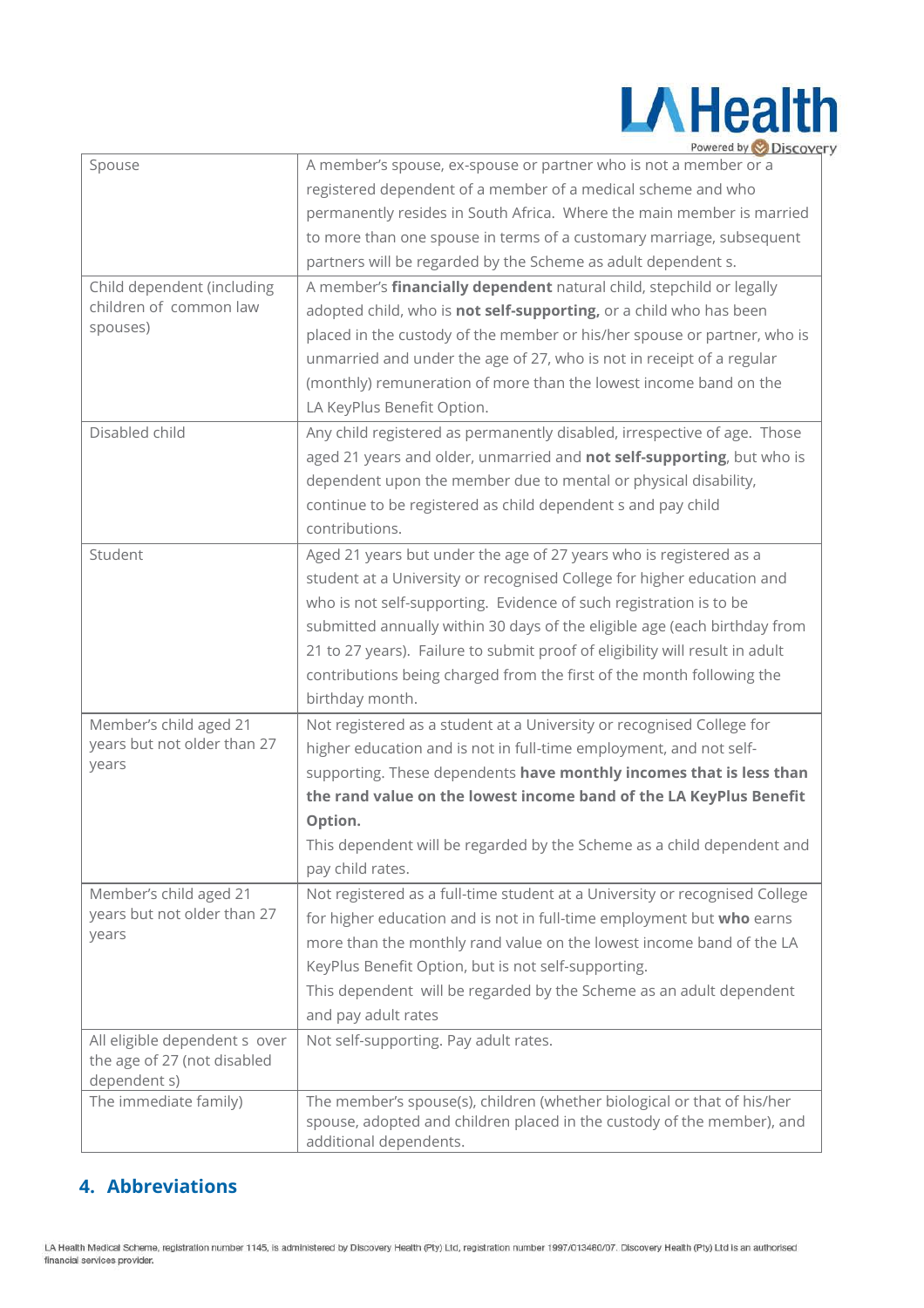

Bonitas, Samwumed, Keyhealth, Hosmed and LA Health BSKHL Date of employment  $\Box$ Date of commencement  $\Box$ Late Joiner Penalty **Late Late Section** LIP

## <span id="page-4-0"></span>**5. Regulations**

The Medical Schemes Act 131 of 1998 amendments to waiting periods, allow schemes to impose the following on members applying to join a medical scheme:

- A general waiting period not exceeding three months
- A condition-specific waiting period not exceeding 12 months
- A late-joiner penalty.

#### **5.1 Waiting periods**

Applicants can be grouped into three categories for underwriting.

#### *5.1.1. Category A*

Applicants who have had no previous medical cover **or** have had more than a 90-day break in membership since resigning from their previous scheme.

#### *5.1.2 Category B*

Applicants who have had less than two years' cover and applied to the medical scheme less than 90 days after termination from the previous scheme.

#### *5.1.3 Category C*

Applicants who have had two years or more of cover and applied for cover less than 90 days after the date of termination from the previous scheme.

The waiting periods applicable depend on these categories.

#### **5.2. Late-joiner penalties**

#### *5.2.1 Council definition*

"A late-joiner is an applicant or the adult dependent of an applicant who at the date of application for membership or admission as a dependent, as the case may be, is 35 years of age or older, but excludes any beneficiary who enjoyed coverage with one or more medical schemes preceding 1 April 2001, without a break in coverage exceeding three consecutive months since 1 April 2001."

#### *5.2.2 What this means*

A late-joiner penalty applies to an applicant, or dependent of an applicant, aged 35 years or older at the time of registration:

- Whose date of employment and date of registration is not the same
- Who did not belong to a medical scheme on 1 April 2001
- Who did not join the Scheme within 90 days of resigning from their previous scheme
- Who had more than 90 days' consecutive break in cover between medical schemes.

The penalty does not affect benefits but will increase contributions for the duration of the membership. The penalty is only calculated on the member or dependent's portion of the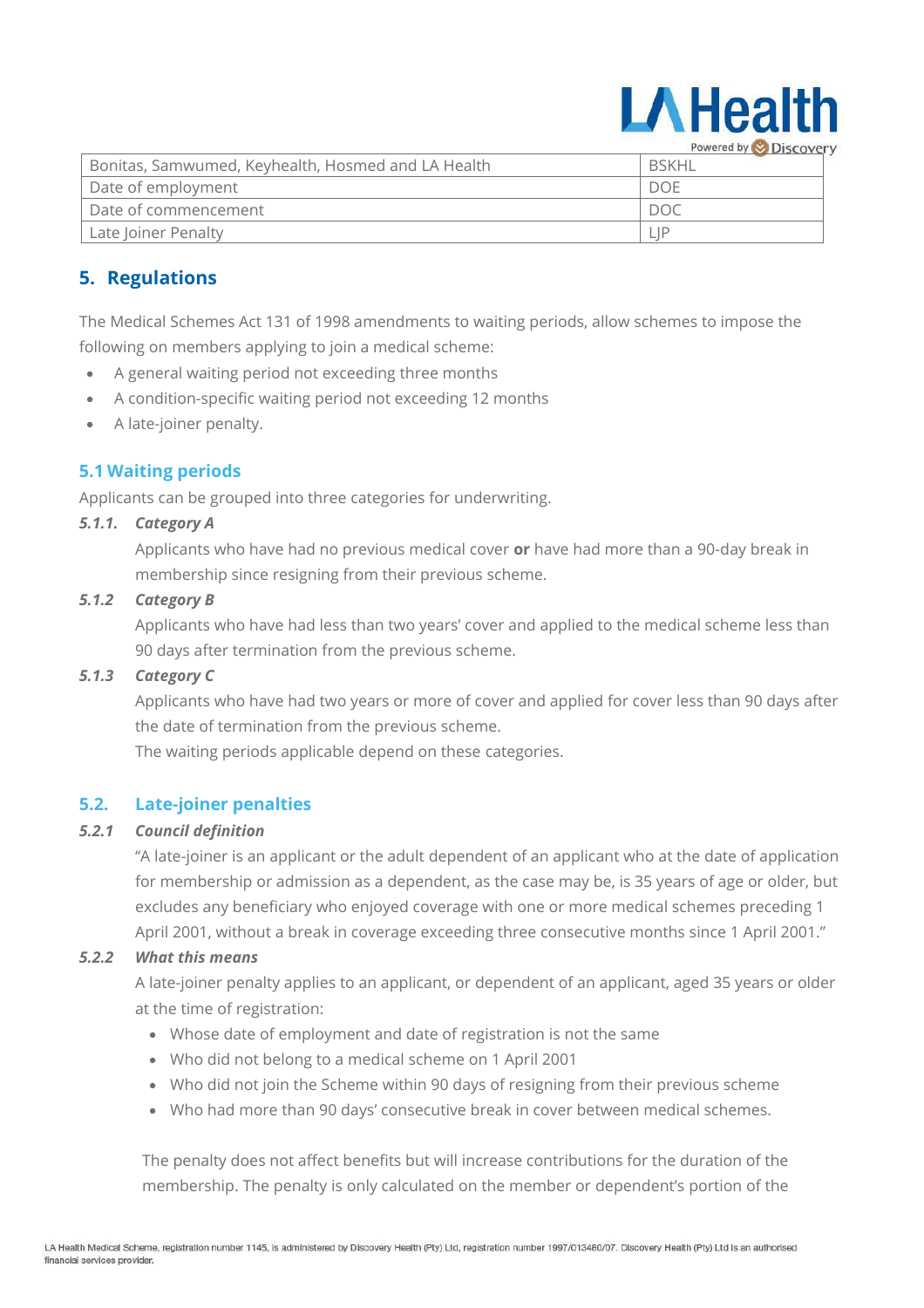

contribution, excluding the employer's portion and excluding the Medical Savings Account (if applicable).

The penalty will apply for the duration of the membership.

#### *5.2.3 Penalty bands*

| <b>Penalty bands</b>        | <b>Maximum penalty</b> |
|-----------------------------|------------------------|
| One to four uncovered years | 5%                     |
| Five to 14 uncovered years  | 25%                    |
| 15 to 24 uncovered years    | 50%                    |
| 25+ uncovered years         | 75%                    |

#### *5.2.4 Calculation of uncovered years*

Age of member minus (35 + creditable coverage) = uncovered years

For instance, if the applicant is 58 years old on the date of registration and belonged to another medical scheme for 12 years (with their membership certificate attached as proof), the following late-joiner penalty band would apply:

 $58 - (35+12) = 11$  uncovered years = 25% late-joiner penalty

#### <span id="page-5-0"></span>**6. Underwriting Guidelines**

#### **GENERAL CLAUSE: Existing Waiting Periods / LJPs (at application)**

**In all instances** (including the window period and instances where no underwriting applies) existing LJPs or WPs for the member or any of his/her dependent s indicated on the membership certificate from the applicant's existing scheme at the time of application, must be continued on LA Health for the remainder of the term of that LJP/WP.

#### **6.1 Local government employees joining LA Health for the first time**

• A new Local Government employee joining within three months of date of employment (90 days) will be accepted free of underwriting.

NOTE: Any employee who previously left Local Government employment and who is now again newly employed in the sector, and his/her immediate family, to join LA Health free of underwriting, irrespective of whether they were part of BSKHL schemes during previous employment with Local Government or not.

• If an employee was previously appointed on a contract basis and applies for membership when that becomes a permanent appointment, the employee and immediate family will be taken-on free of underwriting, if the date of commencement and date of permanent employment is less than three months apart.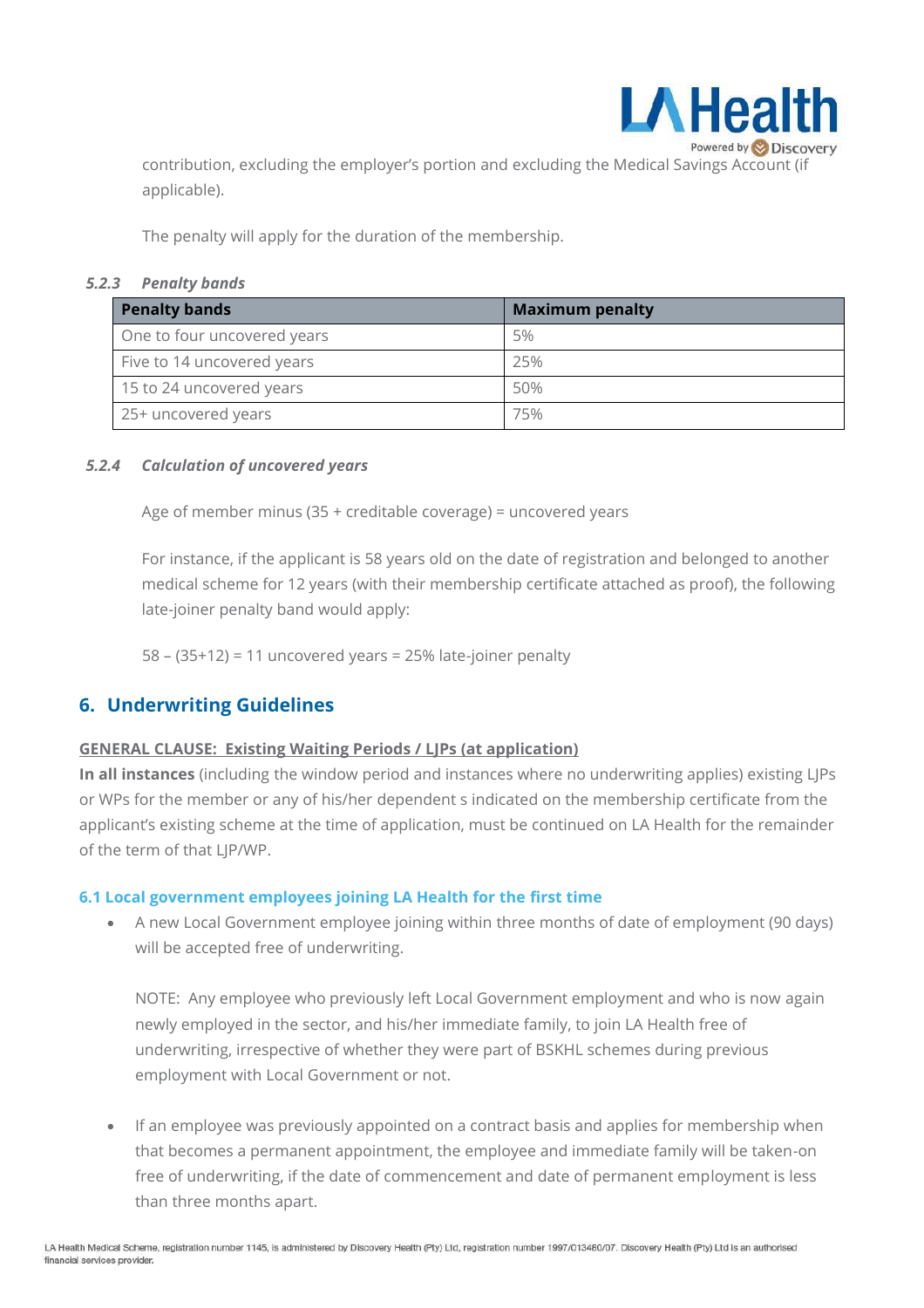

- At any time during the year, even during the window period, applications for the employee and his/her immediate family to join LA Health must be accepted free of underwriting as long as they have not been part of BSKHL or any other schemes (irrespective of DOE) during their employment period.
- Special dependents must be verified against the Scheme eligibility rules.
	- $\circ$  Special dependents who are registered dependents of the member while he/she is a member of BSKH must be allowed to join LA Health free of underwriting during the window period, save that the general clause above must apply.
	- $\circ$  Special dependents who are eligible, for whom the member is applying for membership after the member's DOC, must be fully underwritten.
	- $\circ$  Special dependents who are not eligible, for whom the member is applying for membership after the member's DOC, must be declined.
- Full underwriting for membership if the applicant has been a member of one of the BSKHL schemes (irrespective of DOE) and joining out of the window period, except when:
	- $\circ$  The employee applies to join LA Health with a start date in the annual window period.
	- $\circ$  When the application is for an employee of one of the following employers and they are moving to LA Health, irrespective of previous membership of an accredited scheme:
		- Kouga municipality 3009836
		- Ngqushwa local municipality 3029407
		- Ndlambe municipality 1204 3002147
		- Makana municipality 1143 3009814
		- Ekurhuleni 3001405

#### **6.2 Annual window period:**

- The Bargaining Council Agreement allows members (and their registered dependents at that time) of any of the accredited schemes to move once a year, on 1 January, to one of the other accredited schemes: free of underwriting. Employers allow members to inform schemes of this change of membership in a period from 1 October to 1 January each year. This 'freedom of association' period is known as the "Window Period".
- We accept all applications, stamped by the employer during this period where the LA Health DOC is 1 January – free of underwriting – even if forms are submitted during January and February of the new year.
- A membership certificate is required and must indicate a termination date if no membership certificate is provided, membership cards may be accepted as proof during the window period only.
- Annual window period is from 01 October to 31 December every year.
- DOCs allowed for uncovered lives are 01 October, 01 November, 01 December and 01 January (irrespective of when app is received – before 1 October or after 1 January). If member is moving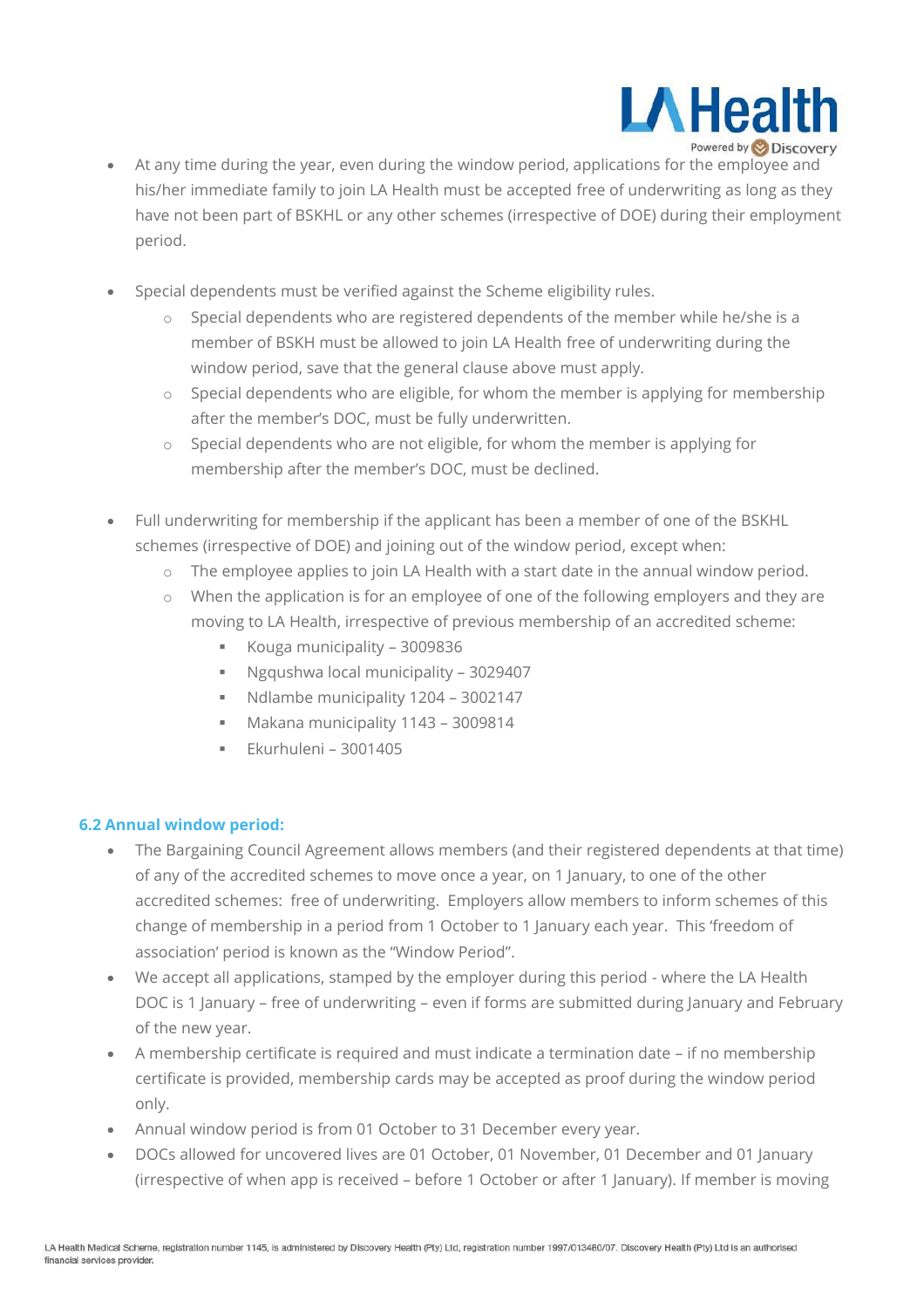

from BSKH only a DOC of 01 January is allowed. The app must be signed within the window period.

- **Pensioners do not form part of the window period underwriting regime**
- The fund manager to notify if the window period is cancelled or extended.

#### **6.3 Underwriting rules within the window period**

- If the member is moving from a **BSKH scheme** we require:
	- A copy of the previous membership certificate or a copy of membership card with a letter or termination form from the member, confirming termination of their membership with the BSKH scheme for:
		- o Pensioners (60 years and older or indicated as a pensioner during the application process **from a BSKH scheme)**)

Check if move is voluntary or involuntary

- **■** If voluntary full underwriting
- If involuntary free of underwriting
- o **Special dependents, common law spouse and dependents who were members on a BSKH scheme. On receipt of certificate confirming membership:**
	- free of underwriting (irrespective of eligibility). If the membership certificate indicates any current LIPs/WPs: load those for the remaining period.
- o **Dependents who do not appear on the previous membership certificate** Check for eligibility:
	- **·** If eligible full underwriting
	- If not eligible decline.
- We require a membership certificate/copy of membership card or letter or termination form from previous medical scheme detailing information for the PM and every dependent for whom the application is made on that form.
- If the member, or any of the dependents have a break in membership when moving from BSKH to LA Health during the window period – full underwriting to apply.
- **Uncovered (members who were not part of the BSKH schemes)** and/or **no previous medical aid details on application form**
	- o **Pensioners (retirees)**
		- **Decline** (pensioners only allowed on LA Health if a member of the accredited schemes at the time of application)
	- o Active employees Check for eligibility:
		- **■** If eligible free of underwriting
		- If not eligible decline.
- Members moving from **other medical schemes** (other than BSKH), e.g., example GEMS, Liberty or Fedhealth
	- o Pensioners (retirees)
		- **EXEDED FIGHTS I** Decline (pensioners only allowed on LA Health if a member of the accredited schemes at the time of application)
	- o Other persons Check for eligibility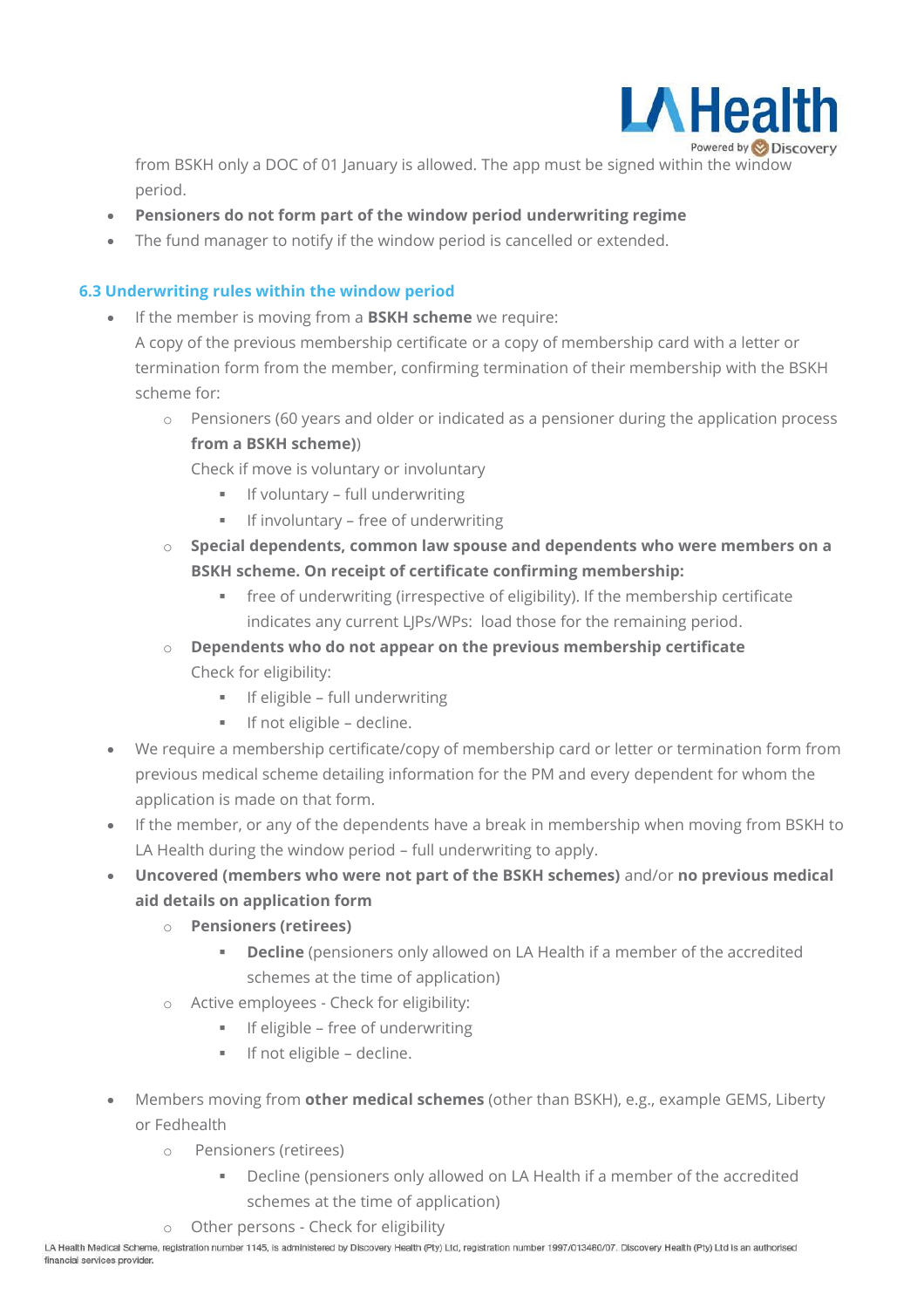

- **•** If eligible (new employees) free of underwriting
- If not eligible decline.
- **Addition of dependent** during the window period, and during the year, to an existing LA Health membership - full underwriting.

#### **6.4 Pensioners**

- **At any time, pensioners joining LA Health from one of the SBHK must be fully underwritten.** This includes applications made during the annual window period, unless the move is involuntary, i.e. member was on spouse's medical aid and pensioners cannot retain their membership of their existing scheme
- Any member over 60 will be considered a pensioner confirm this on the occupation section (LA Health application form with medical questions). Underwriting will call for more information if member disputes the decision.
- An exception to the above rule has been made for City of Cape Town as confirmation has been received that the retirement age for this municipality is 65. When we receive an employerstamped application for employees of the City of Cape Town between the age of 60 and 65, accept the member as an active employee, without asking the City to confirm that the person is still actively employed.
- For other LA Health employees, continue to verify that these persons (60 65) are still actively employed.

#### <span id="page-8-0"></span>**7. When Underwriting is applicable**

#### *7.1.Category A*

Previously uninsured or previously insured with more than a 90-day break between membership of their previous medical scheme and the date they apply to join LA Health Medical Scheme:

- Apply a mandatory three-month general waiting period
- Apply 12-month condition-specific waiting period
- A late-joiner penalty may apply
- Members **do not have access to Prescribed Minimum Benefit cover** during their waiting periods.

#### *7.2.Category B*

Less than two years previous membership with less than a 90-day break between the previous medical scheme and the date they apply to join LA Health Medical Scheme:

- Apply a 12-month condition-specific waiting period or balance of previous waiting period on existing scheme
- A late-joiner penalty may apply and must be carried over from existing scheme
- Membership certificate required
- Members have access to Prescribed Minimum Benefit cover.

#### *7.3.Category C*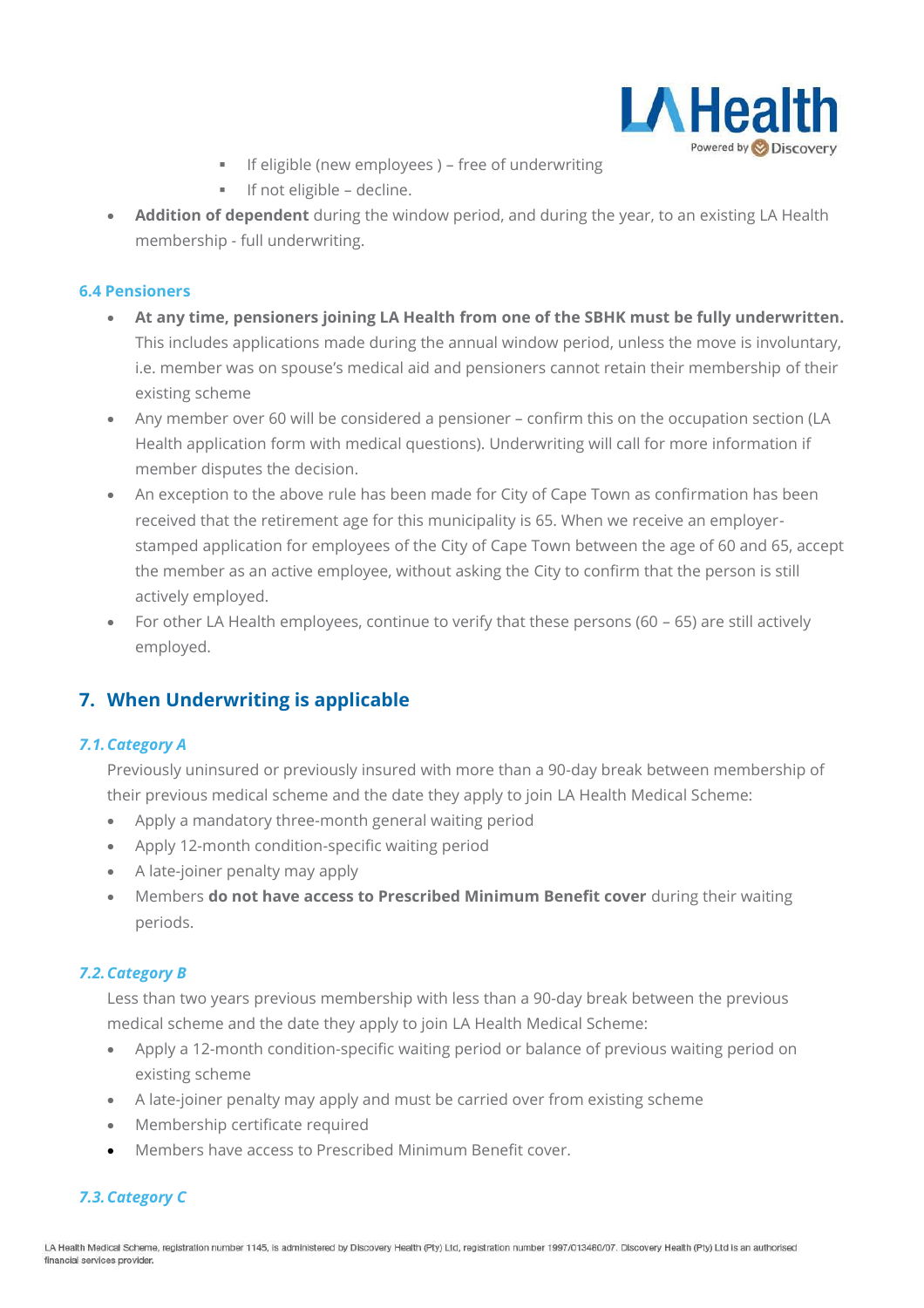

Longer than two years previous membership with less than a 90-day break between the previous medical scheme and the date they apply to join LA Health Medical Scheme:

- Apply a mandatory three-month general waiting period
- A late-joiner penalty may apply and must be carried over from the existing scheme
- Membership certificate required
- Members have access to Prescribed Minimum Benefit cover.

#### <span id="page-9-0"></span>**8. Outdated Application forms**

Accept application forms as they are from members even if they are older than 90 days

Previous year's application forms may accepted until the end of March of the following year

Always activate memberships with the start date requested on the application form

Always accept counter offer letters from members even if they are returned after 30 days.

Instances where there is a counter offer letter with waiting periods, and where the start date must be backdated by more than 90 days, the Fund Manager will refer back to the Scheme.

#### <span id="page-9-1"></span>**9. Eligibility Rules**

- Below is a summary of the eligibility rules for all dependents
- Dependents added at the same time of the PM application will be underwritten like the PM, but must still be checked for their own existing LJPs, WPs and/or eligibility in the below table.
- All dependents added after the PM (addition of dependent) will be underwritten, except for newly married spouses and newborns – see table below.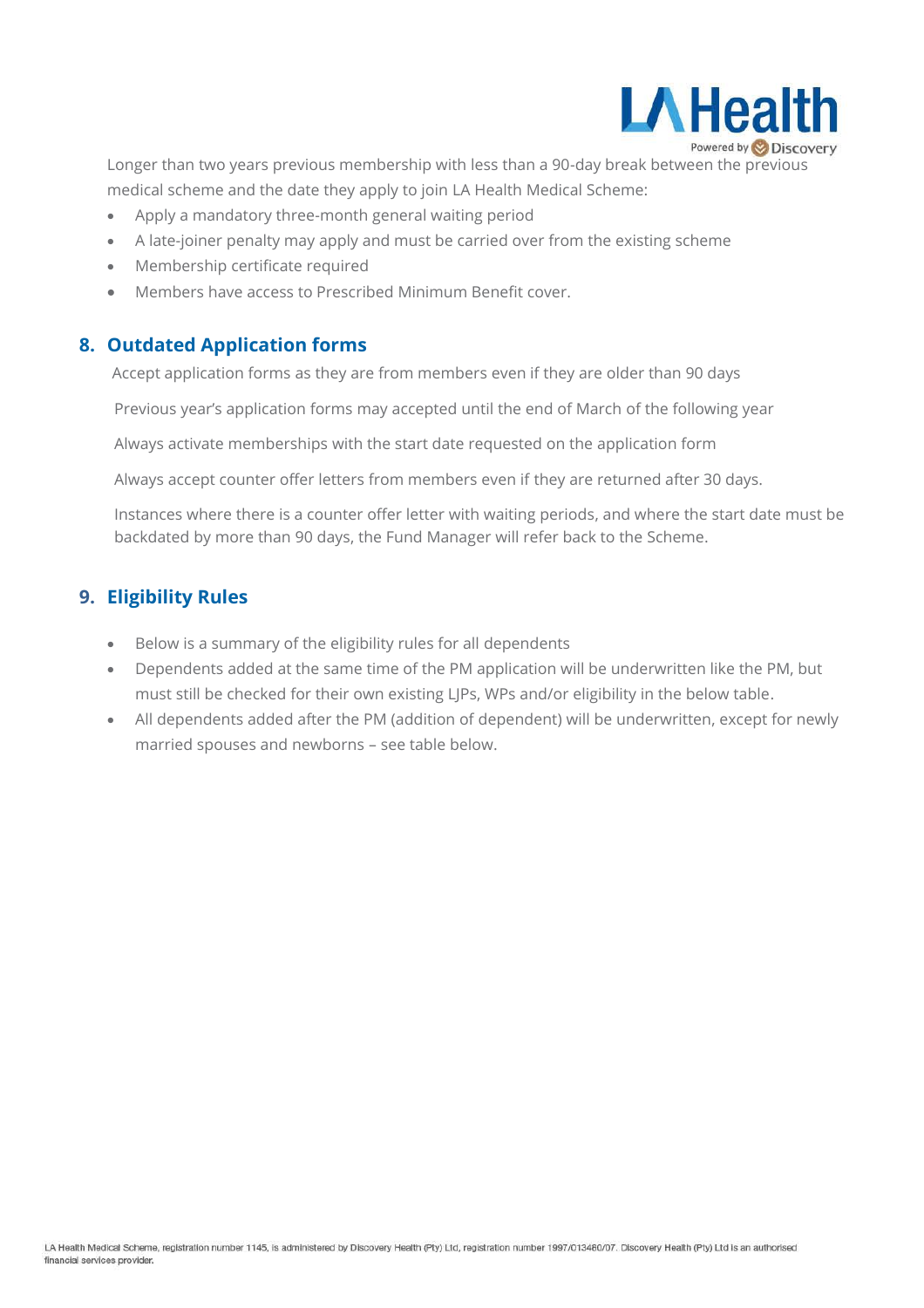

| <b>Eligibility rules for dependents</b> |                                                                                                                                                                   |                                                                                                                                                                                                                    |                                                                                                                                                                                                                                                                               |                                                                                                                                                                                                      |
|-----------------------------------------|-------------------------------------------------------------------------------------------------------------------------------------------------------------------|--------------------------------------------------------------------------------------------------------------------------------------------------------------------------------------------------------------------|-------------------------------------------------------------------------------------------------------------------------------------------------------------------------------------------------------------------------------------------------------------------------------|------------------------------------------------------------------------------------------------------------------------------------------------------------------------------------------------------|
| <b>Dependent</b><br>type                | <b>Eligibility</b>                                                                                                                                                | Requirement/proof                                                                                                                                                                                                  | If requirement /proof not<br>supplied OR criteria not<br>met                                                                                                                                                                                                                  | <b>Comments</b>                                                                                                                                                                                      |
| Spouse -<br>newly wed                   | Marriage within<br>60 days of date<br>application                                                                                                                 | Marriage certificate proving<br>date of marriage within 60<br>days prior to date application<br>to grant free of underwriting                                                                                      | If more than 60 days full<br>underwriting to apply                                                                                                                                                                                                                            | Not subject to<br>eligibility rules if listed<br>on the membership<br>certificate from BHKS<br>during the window<br>period, but apply<br>existing LJPs/WPs                                           |
| Ex-spouse                               | PM must be<br>legally<br>responsible for<br>ex-spouse's<br>medical aid.<br>No specific time<br>period between<br>date of<br>divorce/separation<br>and application | <b>Divorce decree, separation</b><br>certificate or agreement i.e.<br>customary/traditional<br>marriage proving PM must<br>provide continued cover on<br>LA Health specifically. If that<br>is not stated, decline | Decline                                                                                                                                                                                                                                                                       | Not subject to<br>eligibility rules if listed<br>on the membership<br>certificate from the<br>four other accredited<br>schemes BHKS during<br>the window period, but<br>apply existing<br>LJPs/WPs   |
| 2 <sup>nd</sup> Spouse                  | Partner<br>Declaration or<br>Traditional<br>Marriage<br>Certificate                                                                                               | Partner declaration must be<br>signed and dated by both<br>partners<br><b>Traditional marriage</b><br>certificate                                                                                                  | Call requirement for the<br>declaration. If it comes<br>back incomplete a 2 <sup>nd</sup><br>time -call again<br>Cancel application if more<br>than 3 months have<br>lapsed since time of<br>application                                                                      | Not subject to<br>eligibility rules if listed<br>on the membership<br>certificate from the<br>four other accredited<br>schemes (BHKS) during<br>the window period, but<br>apply existing<br>LJPs/WPs |
| Common<br>Law Spouse                    | Partner<br>Declaration                                                                                                                                            | Partner declaration on the<br>application form must be<br>signed and dated by both<br>partners.<br>Member must confirm<br>duration of serious<br>relationship - requirement is<br>two years                        | If they have been in a<br>relationship for less than<br>two years - decline.<br>Call requirement for the<br>declaration. If it comes<br>back incomplete a 2nd<br>time - call again<br>Cancel application if more<br>than 3 months have<br>lapsed since time of<br>application | Not subject to<br>eligibility rules if listed<br>on the membership<br>certificate from the<br>four other accredited<br>schemes BHKS during<br>the window period, but<br>apply existing<br>LJPs/WPs   |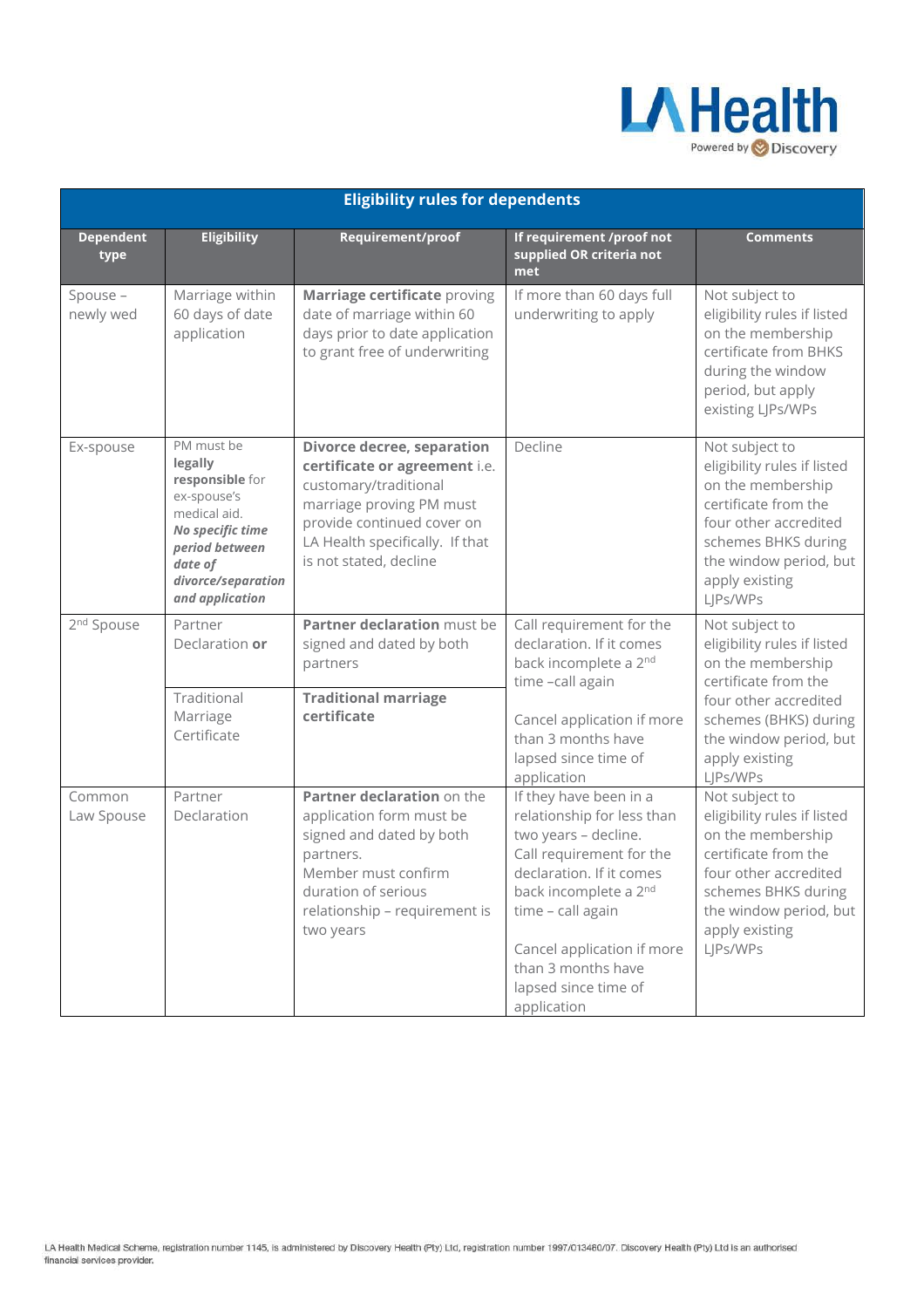

|                                                                                                    | <b>Eligibility rules for dependents</b>                                                                                                                                |                                                                                                                                                                                                                                                                                                                                    |                                                                                                               |                                                                                                                                                                                                 |  |
|----------------------------------------------------------------------------------------------------|------------------------------------------------------------------------------------------------------------------------------------------------------------------------|------------------------------------------------------------------------------------------------------------------------------------------------------------------------------------------------------------------------------------------------------------------------------------------------------------------------------------|---------------------------------------------------------------------------------------------------------------|-------------------------------------------------------------------------------------------------------------------------------------------------------------------------------------------------|--|
| <b>Dependent</b><br>type                                                                           | <b>Eligibility</b>                                                                                                                                                     | <b>Requirement or proof</b>                                                                                                                                                                                                                                                                                                        | If requirement or proof<br>not supplied or criteria<br>not met                                                | <b>Comments</b>                                                                                                                                                                                 |  |
| Newborn                                                                                            | Birth certificate                                                                                                                                                      | Birth certificate proving the<br>date of birth within 60 days of<br>date of application to grant<br>free of underwriting or<br>Window period applications:<br>Babies born within December<br>that may not have been listed<br>on the initial application form,<br>free of underwriting                                             | If more than 60 days full<br>underwriting to apply                                                            | Not subject to eligibility<br>rules if listed on the<br>membership certificate<br>from the four other<br>accredited schemes<br>BHKS during the window<br>period                                 |  |
| Child<br>dependents<br>under the age<br>of 21 years                                                | Birth certificate                                                                                                                                                      | Birth certificate for the<br>member or the member's<br>spouse's children<br>Abridged birth certificates<br>if surnames are the same<br>if surname of child differs:<br>$\bullet$<br>o unabridged birth<br>certificate; or<br>abridged birth<br>$\circ$<br>certificate<br>accompanied by an<br>affidavit confirming<br>relationship | Call requirement for the<br>birth certificate. If not<br>received within 30 days<br>fully underwrite          | Not subject to eligibility<br>rules if listed on the<br>membership certificate<br>from the four accredited<br>schemes BHKS during<br>the window period, but<br>apply existing LJPs/WPs          |  |
| Legally<br>adopted<br>children or<br>children in<br>custody of<br>member<br>under the age<br>of 21 | Birth certificate                                                                                                                                                      | Adoption/legal<br>$\bullet$<br>guardianship papers or<br>Letter from the social<br>$\bullet$<br>worker confirming the<br>child has been placed in<br>the care of the PM or is<br>being adopted or fostered                                                                                                                         | Decline                                                                                                       | Not subject to eligibility<br>rules if listed on the<br>membership certificate<br>from the four accredited<br>schemes BHKS during<br>the window period, but<br>apply existing LJPs/WPs          |  |
| Child<br>dependents<br>(between the<br>age of 21 and<br>27 years)                                  | Children of PM<br>and registered<br>SP<br>And monthly<br>income that is<br>not in excess of<br>the lowest<br>income band of<br>the LA KeyPlus<br><b>Benefit Option</b> | Application must indicate a<br>monthly income amount that<br>is not in excess of the lowest<br>income band of the LA<br><b>KeyPlus Benefit Option.</b><br>If amount not stated on<br>application and child is<br>between 21 and 27 years old,<br>call for three months' bank<br>statements as proof of income                      | If proof is not received<br>within 30 days, accept<br>for membership but<br>load as <b>ADULT</b><br>dependent | Not subject to eligibility<br>rules if listed on the<br>membership certificate<br>from the four other<br>accredited schemes<br>BHKS during the window<br>period, but apply existing<br>LJPs/WPs |  |

LA Health Medical Scheme, registration number 1145, is administered by Discovery Health (Pty) Ltd, registration number 1997/013480/07. Discovery Health (Pty) Ltd is an authorised financial services provider.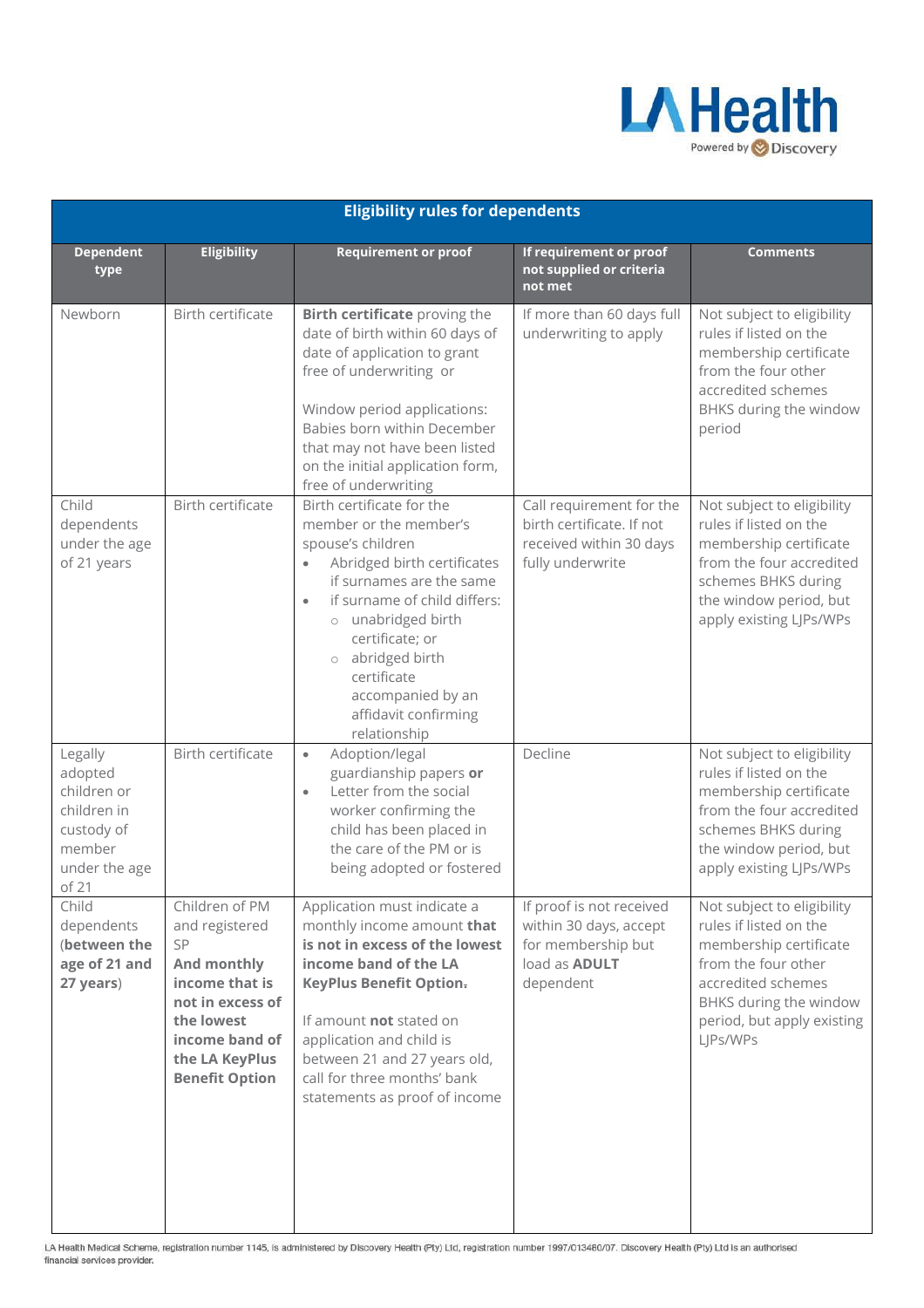

#### **Eligibility rules for dependents**

| <b>Dependent</b><br><b>Type</b>                                                        | <b>Eligibility</b>                                                                                                                                                                                                             | <b>Requirement or proof</b>                                                                                                                                                                                                                                                                                                                                                        | If requirement or proof<br>not supplied or criteria<br>not met                                                            | <b>Comments</b>                                                                                                                                                                                  |
|----------------------------------------------------------------------------------------|--------------------------------------------------------------------------------------------------------------------------------------------------------------------------------------------------------------------------------|------------------------------------------------------------------------------------------------------------------------------------------------------------------------------------------------------------------------------------------------------------------------------------------------------------------------------------------------------------------------------------|---------------------------------------------------------------------------------------------------------------------------|--------------------------------------------------------------------------------------------------------------------------------------------------------------------------------------------------|
| Child<br>dependants<br>over the age<br>of 27<br>(including<br>students over<br>age 27) | Children of<br>PM/Spouse or<br>legally adopted<br>only, including<br>full time<br>students.<br><b>Monthly income</b><br>that is not in<br>excess of the<br>lowest income<br>band of the LA<br><b>KeyPlus Benefit</b><br>Option | Affidavit confirming<br>$\bullet$<br>financial support<br>Application must indicate<br>$\bullet$<br>monthly income amount<br>that is not in excess of<br>the lowest income<br>band of the<br><b>LA KeyPlus Benefit</b><br>Option<br>If amount not stated on<br>$\bullet$<br>application, call for three<br>months bank statements<br>as proof of income<br>Load as adult dependant | <b>Decline</b>                                                                                                            | Not subject to eligibility<br>rules if listed on the<br>membership certificate<br>from the four other<br>accredited schemes<br>BHKS during the window<br>period, but apply existing<br>LJPs/WPs. |
| Student<br>(between the<br>ages of 21 and<br>27 years)                                 | Children of<br>PM/Spouse or<br>legally adopted<br>only<br>and<br>students.<br><b>Monthly income</b><br>that is not in<br>excess of the<br>lowest income<br>band of the LA<br><b>KeyPlus Benefit</b><br>Option                  | Copy of registration as a<br>student at educational<br>institution.<br>Application must indicate a<br>monthly income amount<br>that is not in excess of the<br>lowest income band of the<br>LA KeyPlus Benefit Option.<br>If amount not stated on<br>application and child is<br>between 21 and 27 years old,<br>call for three months bank<br>statements as proof of<br>income    | If additional registration:<br>underwrite fully. If not<br>financially dependent on<br>member, load as adult<br>dependent | Not subject to eligibility<br>rules if listed on the<br>membership certificate<br>from the four other<br>accredited schemes<br>BHKS during the window<br>period, but apply existing<br>LJPs/WPs  |
| Students (over<br>age 27)                                                              | Children of<br>PM/Spouse or<br>legally adopted<br>only<br>and<br>students                                                                                                                                                      | Copy of registration as full<br>time student at educational<br>institution - load as adult<br>dependant. If no previous<br>cover or break of more than<br>90 days between application<br>and last membership: fully<br>underwrite                                                                                                                                                  | If additional registration,<br>fully underwrite                                                                           | Not subject to eligibility<br>rules if listed on the<br>membership certificate<br>from the four other<br>accredited schemes<br>BHKS during the window<br>period.<br>Load as adult dependent      |
| Legally<br>adopted<br>children or<br>children in<br>custody of<br>member               | Under age 27                                                                                                                                                                                                                   | Adoption/legal guardianship<br>papers or<br>Letter from the social worker<br>confirming the child has<br>been placed in the care of<br>the PM or is being adopted<br>or fostered                                                                                                                                                                                                   | Decline                                                                                                                   | Not subject to eligibility<br>rules if listed on the<br>membership certificate<br>from the four accredited<br>schemes BHKS during<br>the window period                                           |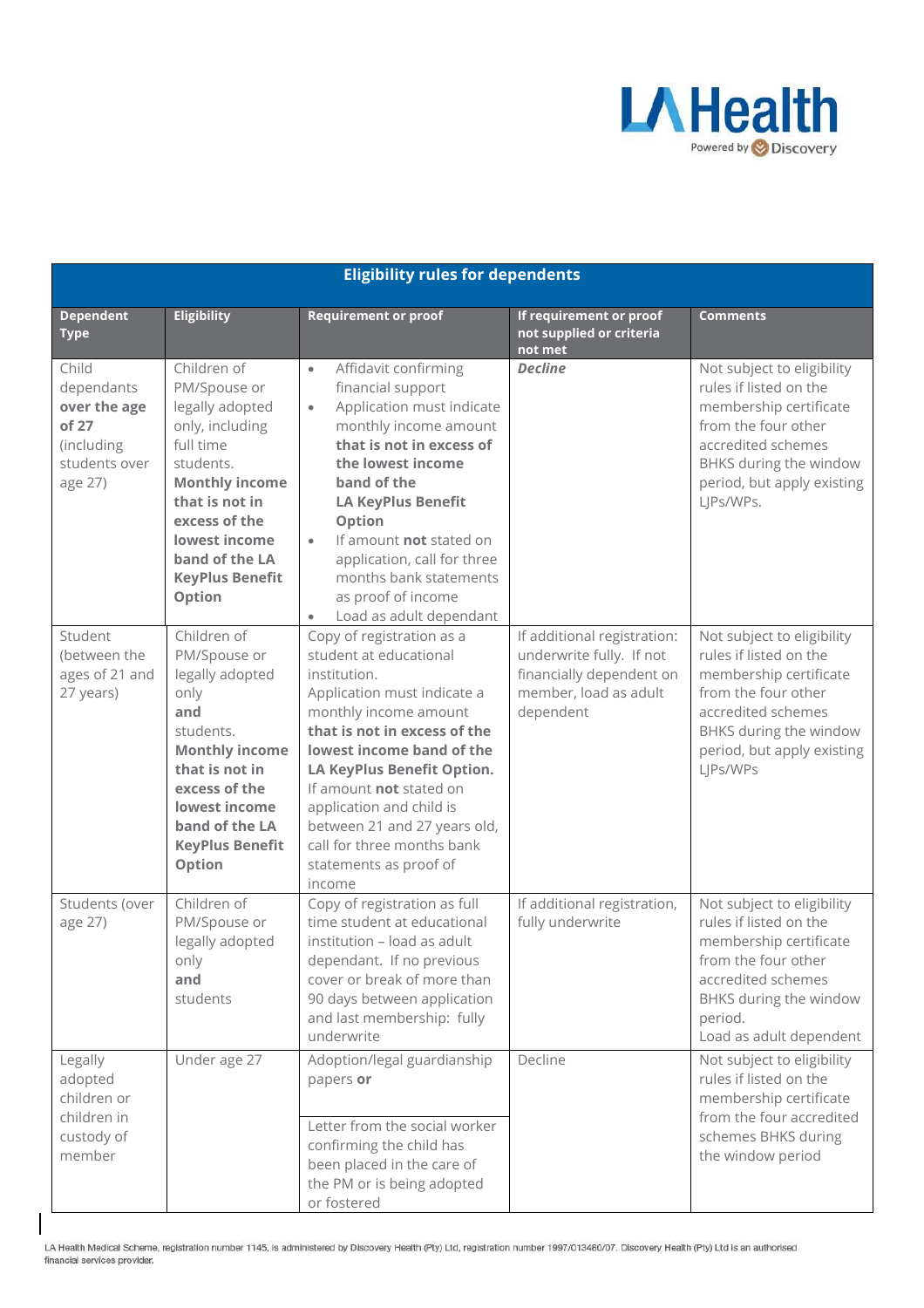

| <b>Eligibility rules for dependents</b>                                                |                                                                                                                                                                                                                                                                                                                                                                                                                                                                           |                                                                                                                                                                                                                                                            |                                                                |                                                                                                                                                                                                 |  |
|----------------------------------------------------------------------------------------|---------------------------------------------------------------------------------------------------------------------------------------------------------------------------------------------------------------------------------------------------------------------------------------------------------------------------------------------------------------------------------------------------------------------------------------------------------------------------|------------------------------------------------------------------------------------------------------------------------------------------------------------------------------------------------------------------------------------------------------------|----------------------------------------------------------------|-------------------------------------------------------------------------------------------------------------------------------------------------------------------------------------------------|--|
| <b>Dependent</b><br><b>Type</b>                                                        | <b>Eligibility</b>                                                                                                                                                                                                                                                                                                                                                                                                                                                        | <b>Requirement or proof</b>                                                                                                                                                                                                                                | If requirement or proof<br>not supplied or criteria<br>not met | <b>Comments</b>                                                                                                                                                                                 |  |
| Disabled<br>dependant/s<br>(who are not<br>the<br>member's<br>children)<br>over age 27 | Mental or physical<br>disability                                                                                                                                                                                                                                                                                                                                                                                                                                          | Medical report confirming<br>nature of permanent<br>disability                                                                                                                                                                                             | Decline                                                        | Not subject to eligibility<br>rules if listed on the<br>membership certificate<br>from the four other<br>accredited schemes<br>BHKS during the window<br>period, but apply existing<br>LJPs/WPs |  |
| Grandchildren                                                                          | • The biological<br>parent of the<br>grandchild must<br>be under the<br>age of 27<br>and<br>· biological parent<br>of the<br>grandchild must<br>be a registered<br>dependant on<br>the PM's<br>membership<br>(can be either<br>mother or father<br>of that<br>grandchild)<br>• A newborn<br>grandchild born<br>onto the<br>membership is<br>eligible for<br>membership<br>even if the<br>biological parent<br>registered on<br>the membership<br>is 27 years and<br>older | · Unabridged birth certificate<br>• If biological parent not on<br>the policy, accept legal<br>guardianship papers or<br>letter from the social<br>worker confirming the child<br>has been placed in the care<br>of the PM or being adopted<br>or fostered | Decline                                                        | Not subject to eligibility<br>rules if listed on the<br>membership certificate<br>from the four other<br>accredited schemes<br>BHKS during the window<br>period but apply existing<br>LJPs/WPs, |  |
| Nieces and<br>Nephews                                                                  | Decline                                                                                                                                                                                                                                                                                                                                                                                                                                                                   | N/A                                                                                                                                                                                                                                                        | Decline                                                        | Not subject to eligibility<br>rules if listed on the<br>membership certificate<br>from the four other<br>accredited schemes<br>BHKS during the window<br>period but apply existing<br>LJPs/WPs  |  |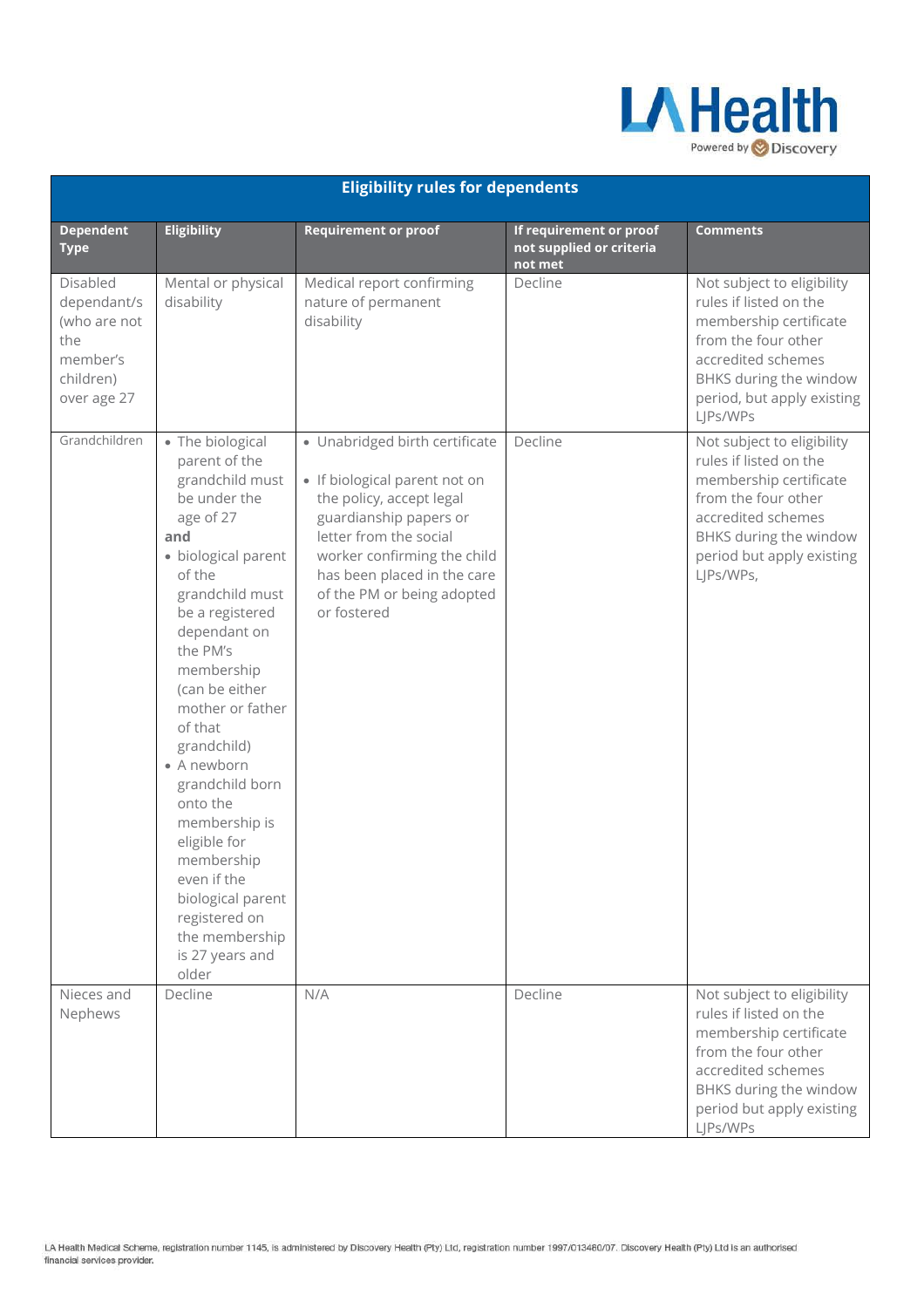

|              |                     |                              |         | Powered by W DISCOVERY     |
|--------------|---------------------|------------------------------|---------|----------------------------|
| Siblings of  | PM must be caring   | Affidavit must confirm PM is | Decline | Not subject to eligibility |
| PM and SP    | for and financially | financially responsible and  |         | rules if listed on the     |
| (brothers    | supporting sibling  | supporting sibling           |         | membership certificate     |
| and sisters  | and                 | and                          |         | from the four other        |
| over the age | sibling's monthly   | three months bank            |         | accredited schemes         |
| of 18)       | income must not     | statements proving monthly   |         | BHKS during the window     |
|              | be in excess of the | income that is not in excess |         | period but apply existing  |
|              | lowest income       | of the lowest income band    |         | LJPs/WPs                   |
|              | band of the LA      | of the LA KeyPlus Benefit    |         |                            |
|              | KeyPlus Benefit     | Option                       |         |                            |
|              | Option              |                              |         |                            |

| <b>Eligibility rules for dependents</b>                      |                                                                                                                                                                                                                  |                                                                                                                                                                                                                                                        |                                                                                                             |                                                                                                                                                                                                 |
|--------------------------------------------------------------|------------------------------------------------------------------------------------------------------------------------------------------------------------------------------------------------------------------|--------------------------------------------------------------------------------------------------------------------------------------------------------------------------------------------------------------------------------------------------------|-------------------------------------------------------------------------------------------------------------|-------------------------------------------------------------------------------------------------------------------------------------------------------------------------------------------------|
| <b>Dependent Type</b>                                        | <b>Eligibility</b>                                                                                                                                                                                               | <b>Requirement or proof</b>                                                                                                                                                                                                                            | If requirement or proof<br>not supplied or criteria<br>not met                                              | <b>Comments</b>                                                                                                                                                                                 |
| Siblings<br>(brothers and<br>sisters under<br>the age of 18) | PM must be<br>caring for and<br>financially<br>supporting<br>sibling<br>and<br>in the process of<br>adopting OR has<br>adopted                                                                                   | Affidavit must confirm PM is<br>financially responsible and<br>supporting sibling<br>and<br>letter from social worker<br>confirming member in process<br>of legally adopting OR adoption<br>papers                                                     | Decline                                                                                                     | Not subject to eligibility<br>rules if listed on the<br>membership certificate<br>from the four other<br>accredited schemes<br>BHKS during the<br>window period but<br>apply existing LJPs/WPs  |
| Uncles and<br>aunts                                          | Decline                                                                                                                                                                                                          | N/A                                                                                                                                                                                                                                                    | Decline                                                                                                     | Not subject to eligibility<br>rules if listed on the<br>membership certificate<br>from the four other<br>accredited schemes<br>BHKS during the<br>window period, but<br>apply existing LJPs/WPs |
| Parents of PM<br>and SP                                      | PM must be<br>caring for and<br>financially<br>supporting<br>parents<br>And parents'<br>monthly<br>income must<br>not be in excess<br>of the lowest<br>income band of<br>the LA KeyPlus<br><b>Benefit Option</b> | Affidavit to confirm PM is<br>financially responsible and<br>supporting parents<br>and<br>three months bank statements<br>proving parents' monthly<br>income that is not in excess<br>of the lowest income band of<br>the LA KeyPlus Benefit<br>Option | Decline                                                                                                     | Not subject to eligibility<br>rules if listed on the<br>membership certificate<br>from the four other<br>accredited schemes<br>BHKS during the<br>window period, but<br>apply existing LJPs/WPs |
| Grandparents                                                 | Decline                                                                                                                                                                                                          | Decline                                                                                                                                                                                                                                                | Should member<br>escalate for review,<br>request for affidavit<br>confirming financial<br>support and three | Not subject to eligibility<br>rules if listed on the<br>membership certificate<br>from the four<br>accredited schemes                                                                           |

LA Health Medical Scheme, registration number 1145, is administered by Discovery Health (Pty) Ltd, registration number 1997/013480/07. Discovery Health (Pty) Ltd is an authorised financial services provider.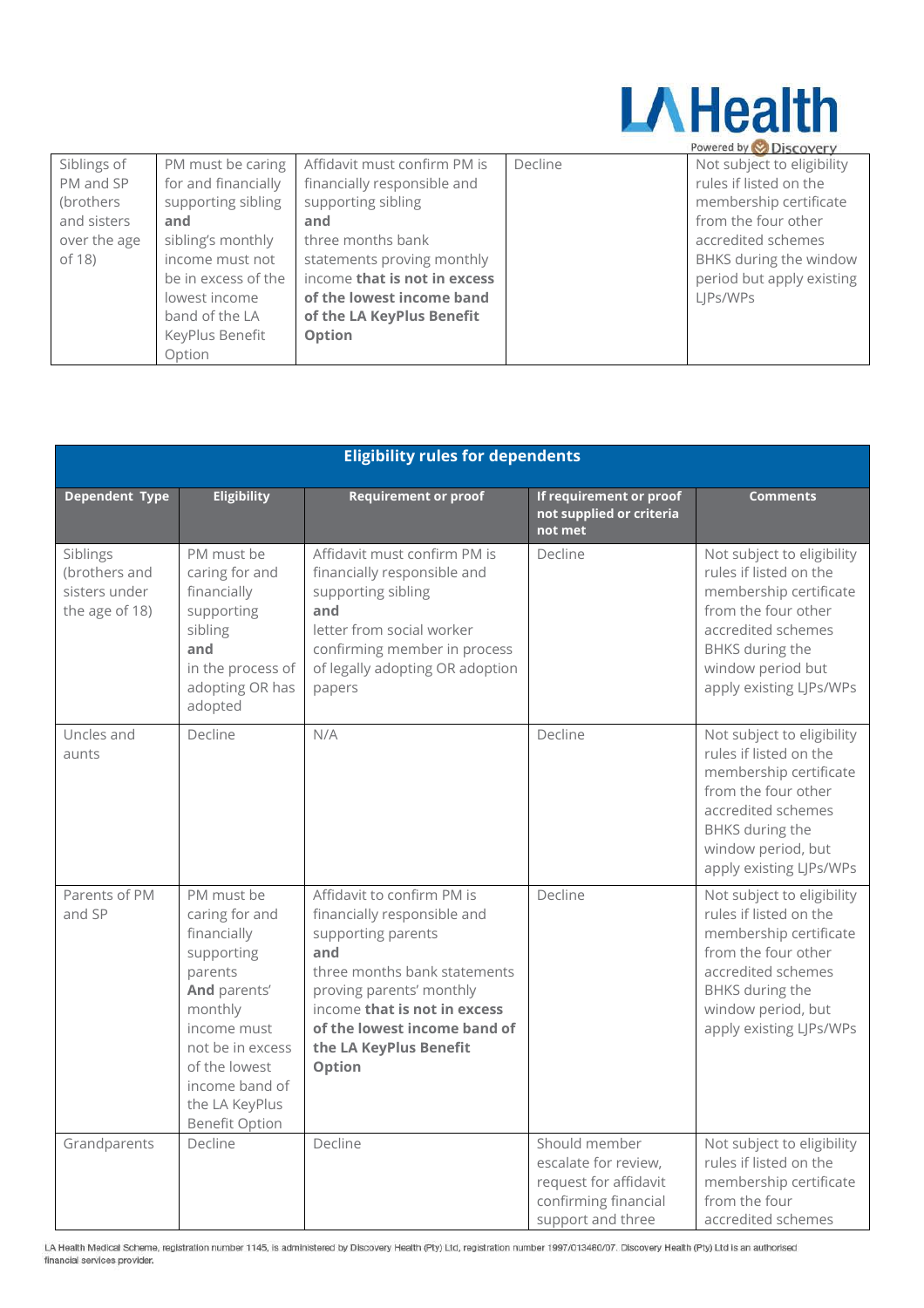

| <b>COMELER BY W DISCOVELY</b> |  |  |                       |                         |
|-------------------------------|--|--|-----------------------|-------------------------|
|                               |  |  | months bank           | BHKS during the         |
|                               |  |  | statements - Refer to | window period, but      |
|                               |  |  | Principal Officer     | apply existing LJPs/WPs |
|                               |  |  | through the Fund      |                         |
|                               |  |  | Coordinator           |                         |

#### <span id="page-15-1"></span><span id="page-15-0"></span>**10. Expired Window Periods**

#### **10.1. Window period for City of Joburg – Pikitup**

Pikitup from the City of Joburg (Pikitup is a municipal owned entity) has decided that all employees belonging to Day 1 Health [\(http://www.day1health.co.za\)](http://www.day1health.co.za/) must belong to one of the 5 accredited medical schemes. There is over 580 employees that belong to Day 1 and as such requested all schemes to accept these employees free of underwriting on 1 March and 1 April 2018. No proof of cover or membership certificate required.

This arrangement is date sensitive and all other applications from this employer will be underwritten as per the Policy.

#### <span id="page-15-2"></span>**10.2. Window period for Madibeng Local Municipality**

A special window period of 3 months granted on 04 April 2018 by the Principal Officer of LA Health to Bonitas members of the Madibeng Municipality, allowing them to join LA Health Medical Scheme outside of the Annual Window period. Doc's allowed 01 April, 01 May and 01 June 2018. Proof of Bonitas membership required. No new LJPs or CSWPs for existing Bonitas members. Any existing LJPs/CSWPs that must still be served, to be carried forward on LA Health. Dependents not on the Bonitas membership prior to joining LA Health, will be subject to full underwriting. Any dependent on Bonitas not eligible for LA Health membership must be referred to the Fund Manager for review with the PO

This arrangement is date sensitive and all other applications from this employer will be underwritten as per the Policy.

#### <span id="page-15-3"></span>**10.3. Window period for Inkosi Langalibalele Municipality**

A special window period of 3 months granted from 16 May 2018, allowing members of the Inkosi Langalibalele Municipality, who are currently registered on one of the other accredited schemes, to join LA Health Medical Scheme outside of the Annual Window period, with no new underwriting or LJPs. Existing WPs/LJPs that are still valid to be carried forward on LA Health.

This arrangement is date sensitive and all other applications from this employer will be underwritten as per the Policy.

#### <span id="page-15-4"></span>**10.4. Window period for Emalahleni Municipality**

A special window period of 3 months granted to members of the Emalahleni Municipality who are currently registered on one of the other accredited scheme to join LA Health Medical scheme outside of the Annual Window period with no new underwriting or LJPs. Existing WPs/LJPs that are still valid to be carried forward on LA Health.